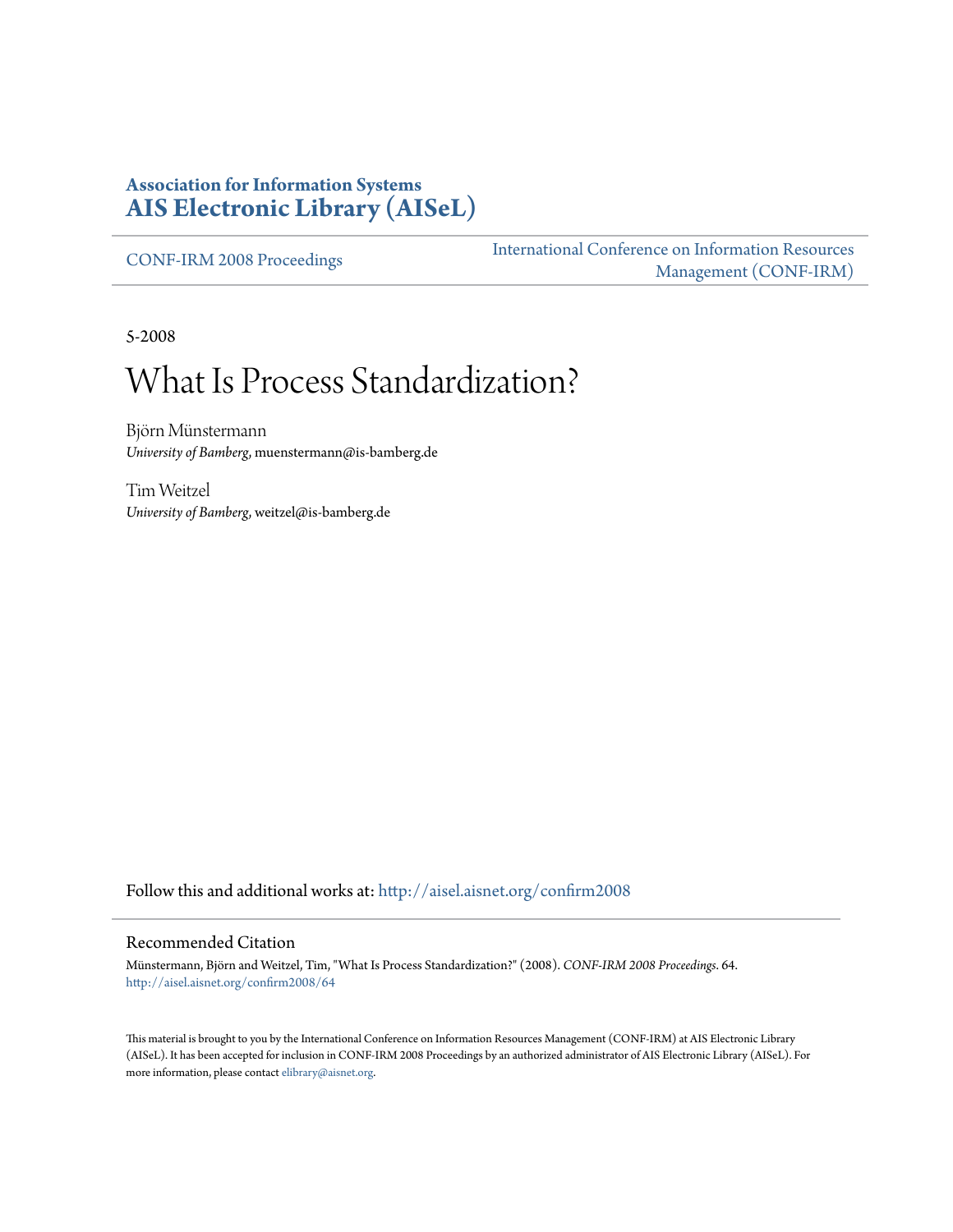# **91F. What Is Process Standardization?**

Björn Münstermann University of Bamberg muenstermann@is-bamberg.de

Tim Weitzel University of Bamberg weitzel@is-bamberg.de

#### *Abstract*

Standards and standardization have played an important role in the evolution of information and communication technology. In parts of the literature on standardization and especially among practitioners we see a new theme emerge: business process standards. While there seems to be a consensus on the desirability of process standards, the concept has not yet been fully developed, and there is even less of a clear definition let alone a systematic understanding of the how and why of its value impact than with data and communication standards.

In this paper, we suggest a *process standardization* construct and the associated value dimensions and report on a process standardization effort in a large multinational services firm that reveals how the theoretical considerations translate into concrete business value.

## *Keywords*

Standard, standardization, business process standardization.

## **1. Introduction**

Much has been written on compatibility standards, and the research area seems to be maturing which shows in a dedicated Journal (International Journal of IT Standards and Standardization Research) and a recent special issue of Management Information Systems Quarterly (Lyytinen and King 2006). In that issue, it is suggested that the different communities interested in standardization seem to be moving closer together to "establish a systematic view of the domain and to incorporate diverse research strands into a common view." They identify some common themes and challenges, particularly that we need a better managerial, businessoriented understanding of costs and benefits associated with standards, thereby making standardization research relevant by helping to "apply the findings to the real world" (Weitzel et al. 2006, 492). In empirical projects and both the academic and practitioner literature we also see another motive emerging: process standards. Many companies all over the world are spending significant amounts of time and money to standardize their worldwide business processes to increase their business opportunities and their business performance. For example, a recent Computer Weekly headline (Hadfield 2007) says:

*BP Retail expects to save up to £600m over the next few years by standardizing business processes and IT systems at all of its petrol stations around the world.*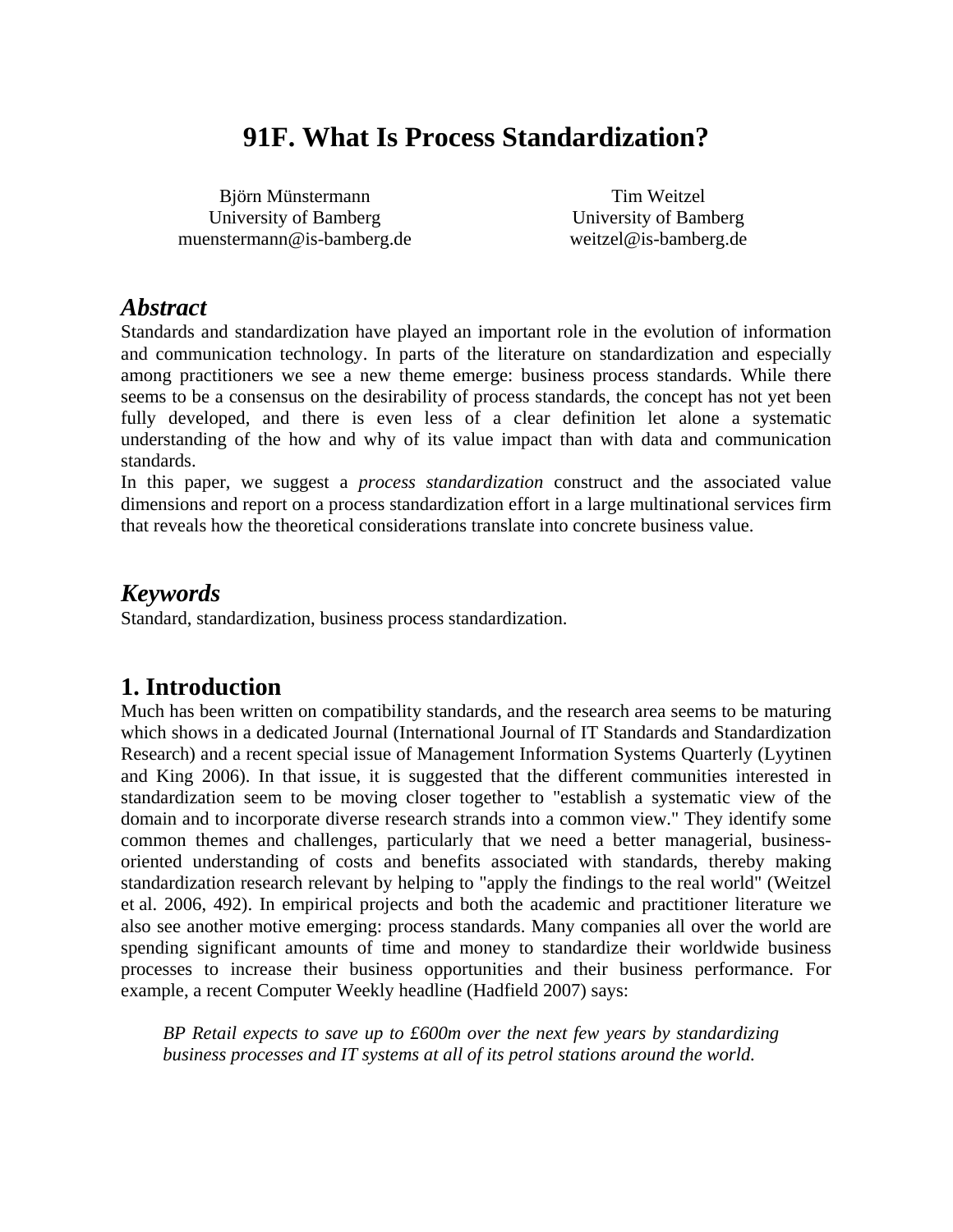While process standards or process standardization are increasingly mentioned and unanimously seem to be associated with some sort of benefit, the concept has not yet fully been developed. There is neither a clear and unambiguous understanding of what are process standards and how/why precisely they contribute to business goals, nor how they relate and maybe drive standards. The prominent role of process standards amongst practitioners and their potential interaction with designing, justifying and dispersing (driving use of) other types of standards make them an interesting research object.

We thus suggest that a better understanding of the role of process standards might a) benefit standardization research by providing a new perspective on how and why particular standards are developed and used (e.g. Vries 1999), b) due to the business process focus be a theoretical way to link standardization to business value research (e.g. Melville et al. 2004) and c) incorporate a relevant perspective into standardization research as requested by many managers (e.g. Eckhardt et al. 2007). As a very first step, in this paper we aim at

- *a) suggesting a clear concept of what are business process standards,*
- *b) showing that and how process standards are valuable to a firm and,*
- *c) evaluating this concept using an in-depth case study in a large multinational services firm.*

Based on a review of the existing literature (section 2), we derive the cornerstones of a new process standardization variable and develop its dimensions (section 3) the usefulness of which is demonstrated using a case study (section 4). The results are then critically discussed and we suggest promising areas for further research (section 5).

# **2. Review of literature**

In this section, we first introduce the key terms standard and business process to then suggest a measurement concept for the value of process standardization that will be used to develop the new process standardization construct in section 3.

#### **2.1 Business processes**

 $\overline{a}$ 

According to Davenport and Short, a business process, as the object to be standardized, is defined as a "set of logically related tasks performed to achieve a defined business outcome" (Davenport and Short 1990). Drawing on Wagner (Wagner 2006) Table 1 below regroups different perceptions and definitions of business processes.

The commonality here is that business processes consist of several sub-processes or activities that are (logically) ordered, having clearly identified inputs and outputs trying to achieve a defined business goal.

Following Tumay (Tumay 1996) for a given business process<sup>1</sup> four sub-dimensions can be distinguished as shown in Table 2.

<sup>&</sup>lt;sup>1</sup> Tumay (Tumay 1996) distinguishes "project-based", "production-based", "distribution-based" and "customer service based" processes. For our purpose we focus on production-based processes.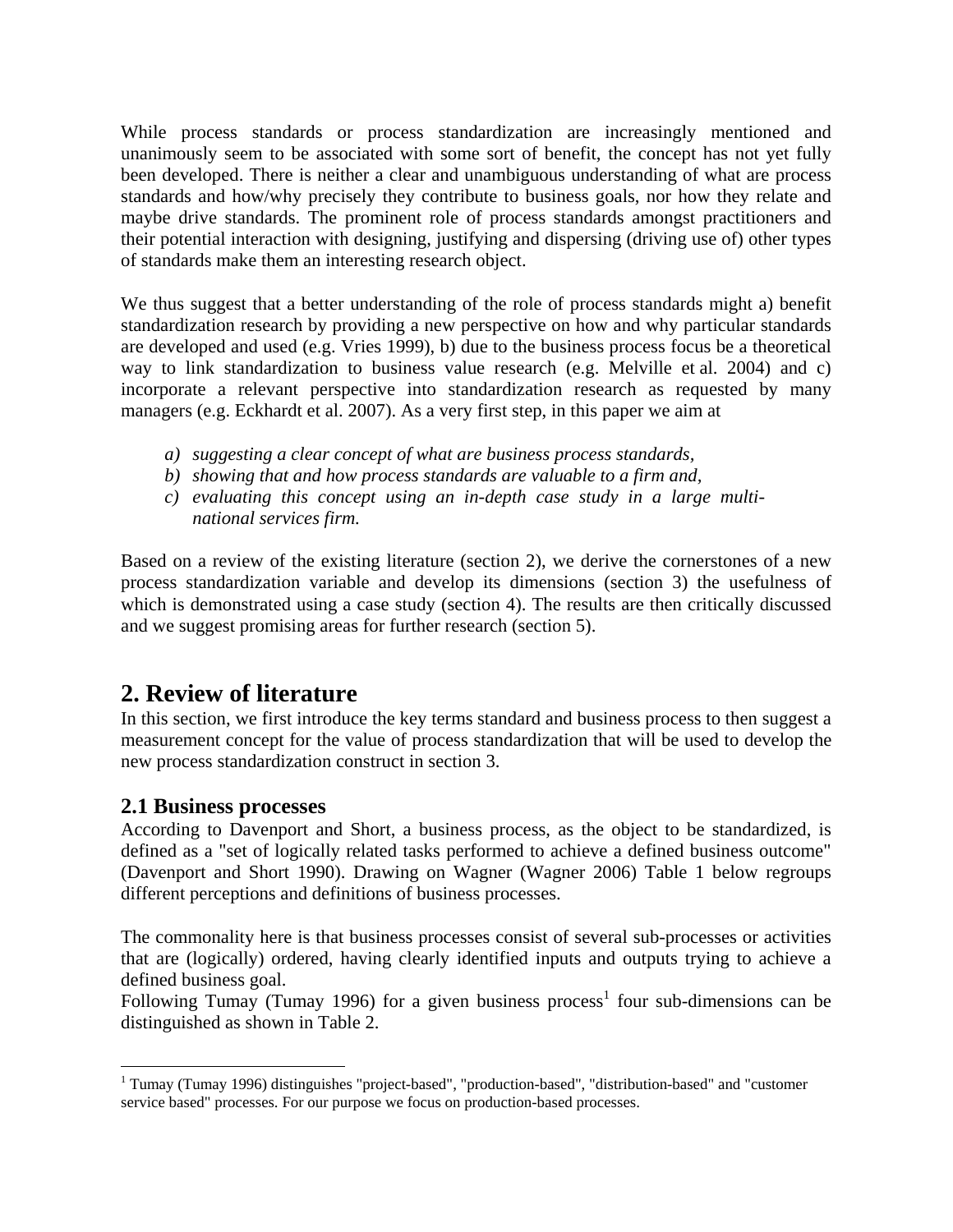| Reference          | Key findings                                                            |
|--------------------|-------------------------------------------------------------------------|
| (Davenport and     | A set of logically related tasks performed to achieve a defined         |
| <b>Short 1990)</b> | business outcome.                                                       |
| (Davenport 1993)   | A business process is the specific ordering of work activities and      |
|                    | clearly identified inputs and outputs.                                  |
| (Sambamurthy and   | Business processes result in products/services.                         |
| Zmud 1997)         |                                                                         |
| (Ray et al. 2004)  | Business processes are the means by which the competitive potential     |
|                    | of a firm's resources and capabilities are realized.                    |
|                    | Business processes are actions that firms engage in to accomplish       |
|                    | some business purpose or objective.                                     |
| (Lee et al. 2004)  | A business process is a vehicle to build and materialize organizational |
|                    | capabilities.                                                           |
| (Tumay 1996)       | Business process simulation embodies the concept that a business is a   |
|                    | series of inter-related processes, and that these processes consist of  |
|                    | activities that convert inputs to outputs.                              |

| Sub-dimension | Description <sup>2</sup>       | Remarks                         |
|---------------|--------------------------------|---------------------------------|
| Workflow      | Expressed by connectors        |                                 |
|               | linking activities. Entities   |                                 |
|               | follow the connectors as they  |                                 |
|               | are processed by the model     |                                 |
|               | (e.g. sequential or parallel   |                                 |
|               | flow, feedback loops).         |                                 |
| Activities    | Activities express the main    |                                 |
|               | actions constituting the       |                                 |
|               | process and are linked through |                                 |
|               | connectors to represent the    |                                 |
|               | flow of entities.              |                                 |
| Resources     | Agents that are used for       | Resources need not              |
|               | adding value to the entities   | necessarily be human beings,    |
|               | (e.g. workers, consultants,    | for example the IT-             |
|               | equipment).                    | infrastructure/architecture can |
|               |                                | be seen as resource as well.    |
| Entities      | Objects that are processed by  | Entities need not necessarily   |
|               | resources (e.g. parts, orders, | be touchable things, for        |
|               | services).                     | example data (standardized or   |
|               |                                | not) can be seen as entity as   |
|               |                                | well.                           |

**Table 1**: Literature on business processes

**Table 2**: Sub-dimensions of a business process

<sup>&</sup>lt;sup>2</sup> According to (Tumay 1996).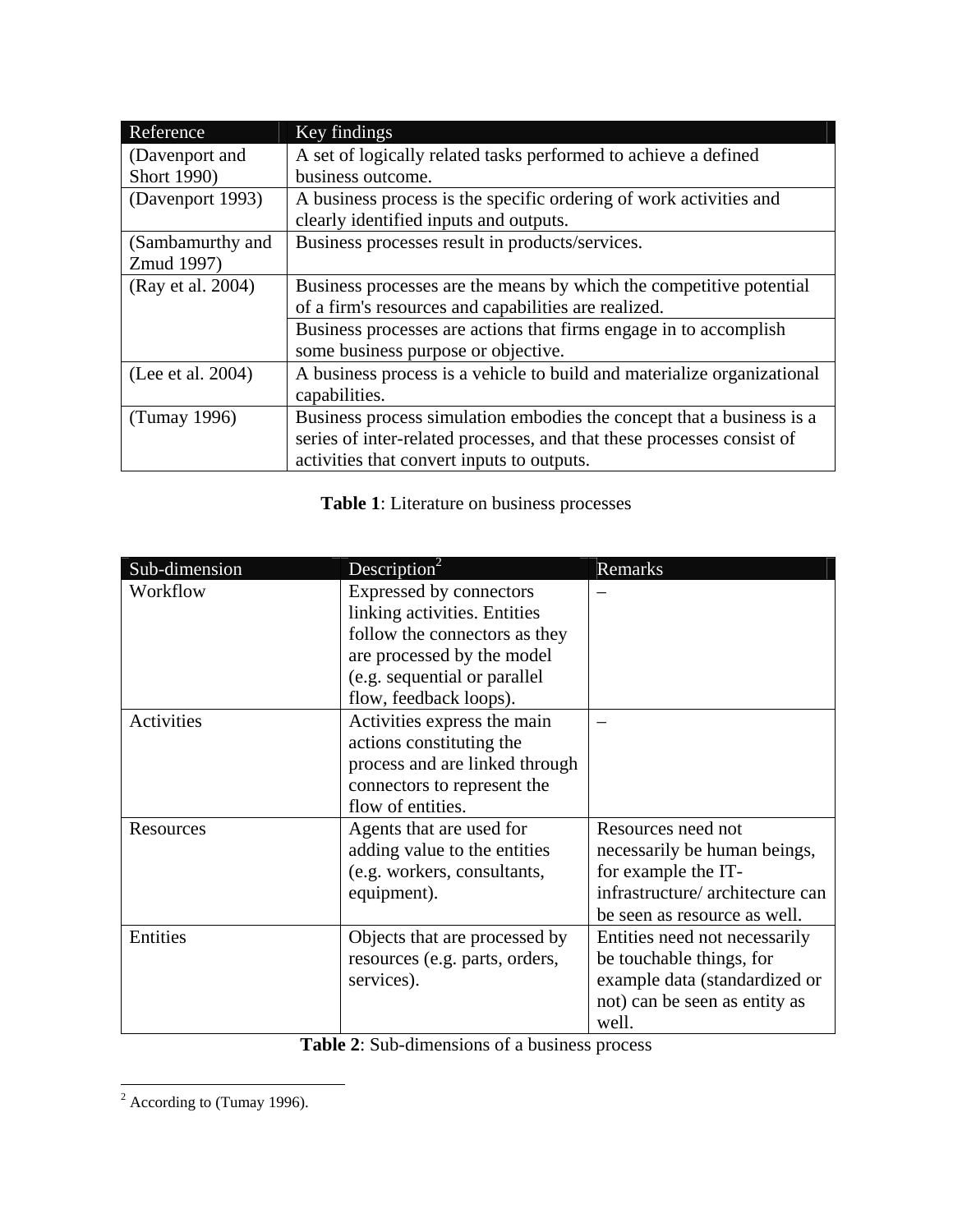#### **2.2 Standards and standardization**

What are standards? It is said that "the good thing about standards is that there are so many to choose from" (Tanenbaum 2007). Although this saying is not free from irony, it contains some true elements: First, quite often for a given entity to be standardized different and sometimes contradicting standards are available. Second, even for the term standardization there are several contradicting definitions. De Vries (Vries 1999, 144) proposes four elements along which to define standardization:

- The *entities* standardization is concerned with,
- *Sectors* in which standardization is applied,
- *Purpose(s)* of standardization,
- The way *people/parties are involved* in standardization.

Looking at definitions in the literature, it becomes obvious that not all definitions fully answer all of the four elements suggested by De Vries: Jang and Lee, for example, define standardization "as the degree to which work rules, policies, and operating procedures are formalized and followed" (Jang and Lee 1998), obviously not answering all four elements.

The ISO/IEC guide says: "Standards are documents, established by consensus and approved by a recognized body, that provides, for common and repeated use, rules, guidelines or characteristics for activities or their results, aimed at the achievement of the optimum degree of order in a given context" (ISO 1996). This definition, besides giving a basic characterization, touches upon the purpose but not on the people, the entities and the sectors involved.

Elaborating on several further attempts to define standardization, De Vries then holistically defines standardization as follows: "Standardization is the activity of establishing and recording a limited set of solutions to actual or potential matching problems directed at benefits for the party or parties involved balancing their needs and intending and expecting that these solutions will be repeatedly or continuously used during a certain period by a substantial number of parties for whom they are meant" (Vries 1999, 155).

Having defined standardization, De Vries defines a standard as an "approved specification of a limited set of solutions to actual or potential matching problems" (Vries 1999, xxi). In other words, he considers a standard to be the time-wise frozen end product of a standardization effort (Vries 1999, 143).

In addition to early contributions on the importance of standards by David (David 1985), Farrel and Saloner (Farrell and Saloner 1985) or Katz and Shapiro (Katz and Shapiro 1985), Cargill and Davenport underline the key role that standards and standardization have played in the evolution of information and communication technology (Cargill 2001, Davenport 2005). Yet, as in the early days of standardization research, the authors assert that there is not much academic and practitioner literature available on process standardization (e.g. Ungan 2006) and that the Information Systems field has not yet pursued research on it vigorously (Lyytinen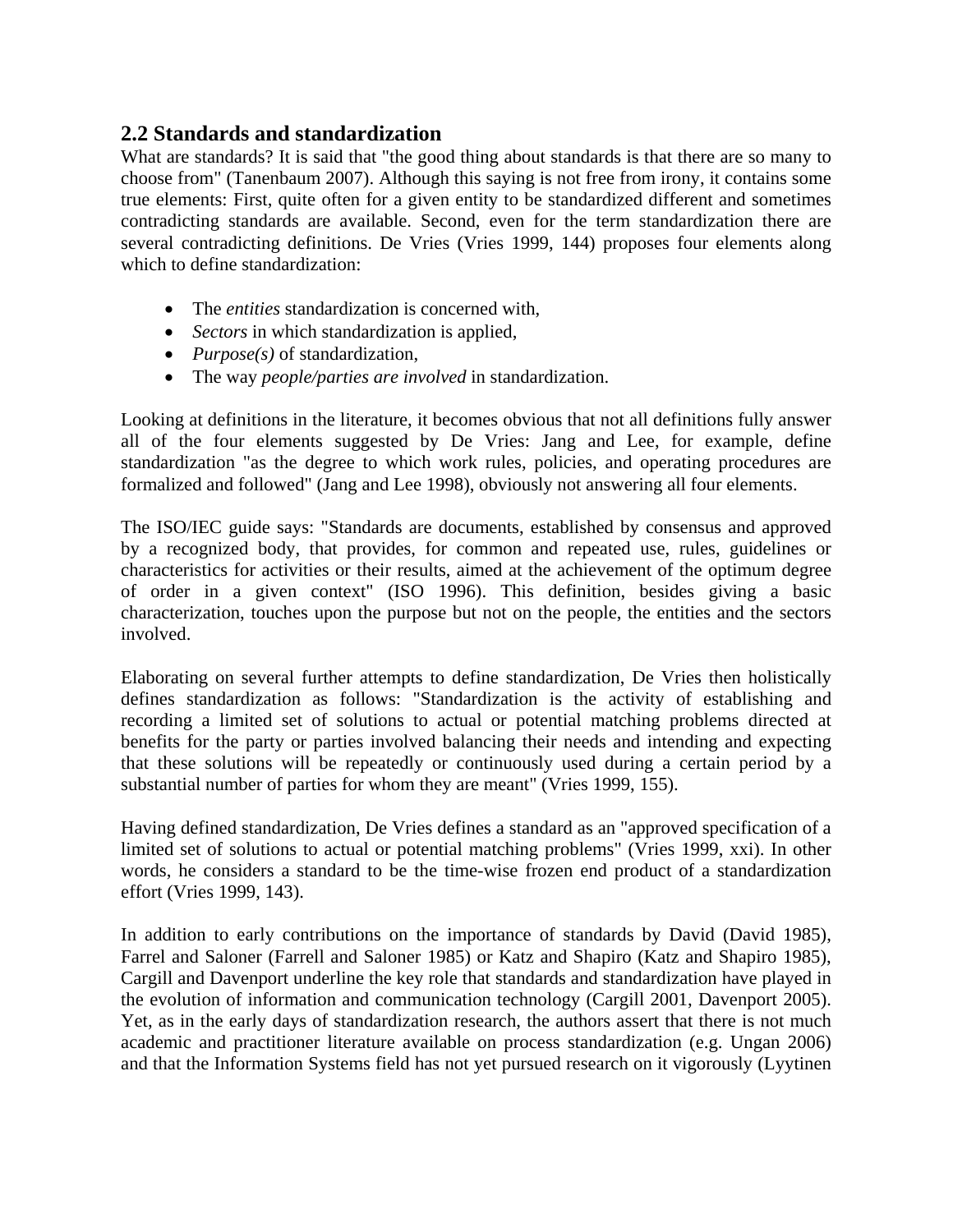and King 2006, Wüllenweber et al. 2008, Wüllenweber and Weitzel 2007, Weitzel et al. 2006).

#### **2.3 Value of process standardization**

Recently, researchers and practitioners alike have shown increased interest in the potential value of business process standardization. Ramakumar, for example, shows that business process standardization proves profitable (Ramakumar and Cooper 2004), Swaminathan asserts that process standardization provides immense benefits (Swaminathan 2001), Fomin and Lyytinen provide a convincing standardization case study (Fomin and Lyytinen 2000) and Manrodt and Vitasek provide another case study to prove that global process standardization can benefit the company as well as its customers (Manrodt and Vitasek 2004). And Lee and Tang present a rare analytical model (Lee and Tang 1997) to measure the costs and benefits associated with process standardization. Focusing on service industries, De Vries identifies as the main commercial advantages of standardization: technical interchangeability, compliance with regulations and improved customer confidence (Vries 1999). Broadening the focus, Hesser et al. give an impressively substantial list of advantages of standardization to companies and customers (Hesser et al. 2006). Using empirical data, Wüllenweber et al. show that business process standardization is a success driver for business process outsourcing (Wüllenweber et al. 2008).

| Value driver                 | Description                                                 |
|------------------------------|-------------------------------------------------------------|
| Improved process performance | Reduced end to end time                                     |
|                              | Reduced process costs                                       |
|                              | Improved process quality                                    |
|                              | Increased performance measurability                         |
| <b>Enhanced</b> readiness    | To outsourcing business processes                           |
|                              | To merge with or buy other companies                        |
|                              | To react to market and external change and trends by        |
|                              | increased process flexibility                               |
| Enhanced ability to react to | Founded in the enhanced readiness to react to external      |
| regulatory changes           | changes companies having standardized processes can easily  |
|                              | react to regulatory changes.                                |
| Enhanced technical           | Standardizing processes, firstly, step by step detaches the |
| interchangeability           | processes from supporting IT and thereby, secondly, enables |
|                              | the use of standard hard- and software solutions.           |
| Improved customer confidence | The more standardized processes are, the lower the          |
|                              | probability for process driven mistakes will be.            |
|                              | Consequently the overall quality and thereby customer       |
|                              | confidence improves.                                        |

Table 3 summarizes exemplary value impacts from process standardization.

**Table 3**: Value generated by process standardization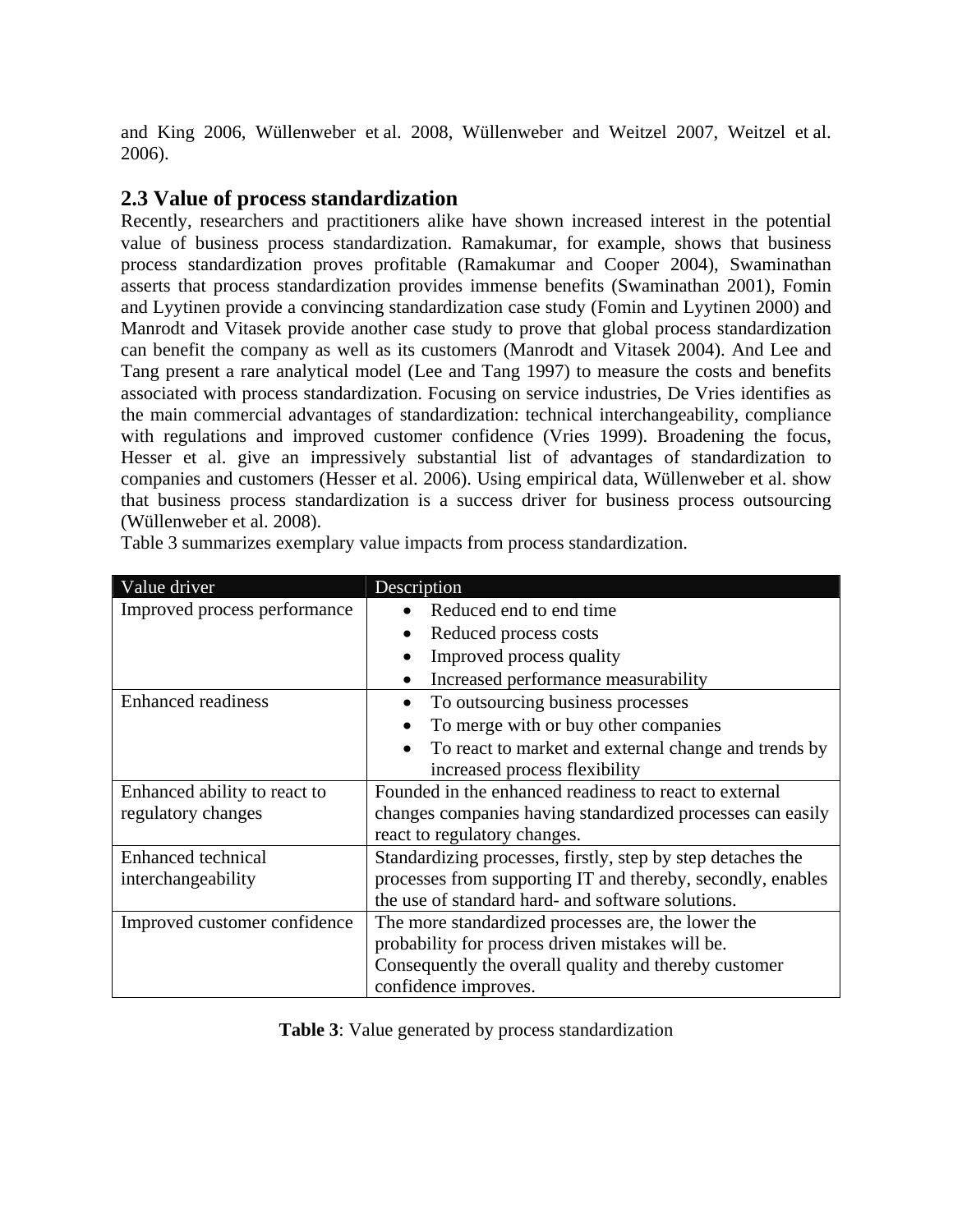## **3. Development of a process standardization construct**

A construct is an abstract representation of a phenomenon of interest to researchers (Byrd and Turner 2000, Lewis et al. 1995). Process standardization is the construct of interest in this paper. Similar to Byrd and Turner's approach, we apply a methodology that follows the recommendations for construct measurement outlined by Churchill (Churchill 1979) that has been used previously by various researchers (e.g. Lederer and Sethi 1992, Lewis et al. 1995, Sethi and King 1991). He proposes a three-staged proceeding: Stage 1 defines the domain of the process standardization construct. Stage 2 operationalizes the construct by proposing and developing a measurement instrument. Stage 3, which we propose to be a promising area of further research, has to contain the statistical analyses of data gathered from administering the proposed measurement instrument to prove its reliability and validity.

#### **3.1 Background for the process standardization construct**

To our knowledge, no earlier definition of a process standardization construct exists in literature, although quite a large number of authors (e.g. Manrodt and Vitasek 2004, Nickerson and Zur Muehlen 2006, Ramakumar and Cooper 2004, Ungan 2006, Bach 1995) use or talk about something they call "process standardization" without explicitly saying what that is.

#### **3.2 Stage 1: Domain of the process standardization construct**

The domain of a construct is essentially a definition of the concept. In the previous discussion (section 2), several authors' views of business processes and standards have been discussed and are now synthesized into the following definitions:

- **Definition 1**: A *business process*, as the object to be standardized, is defined as a set of logically related tasks performed to achieve a defined business outcome.
- **Definition 2**: An *archetype process*<sup>3</sup> A is a business process that serves as master or prototype process.<sup>4</sup>

Having defined both business processes and archetype processes we can continue by defining homogenizing two processes having the same business outcome:

**Definition 3:** Given a business process P and an archetype process A having the same business outcome we call the activity of bringing the business process P into line with the archetype process A *"to homogenize the business process* P *against the archetype process*  A*".*

 $\overline{a}$ 

 $3$  We deliberately avoid the term "reference-standard" as it usually implies to have incorporated some external best practices – which our "archetype processes" do not – we want to dissociate "archetype process" from "reference-standard".

<sup>&</sup>lt;sup>4</sup> Later we use "archetype processes" to homogenize given business processes  $P_1, ..., P_n$  against.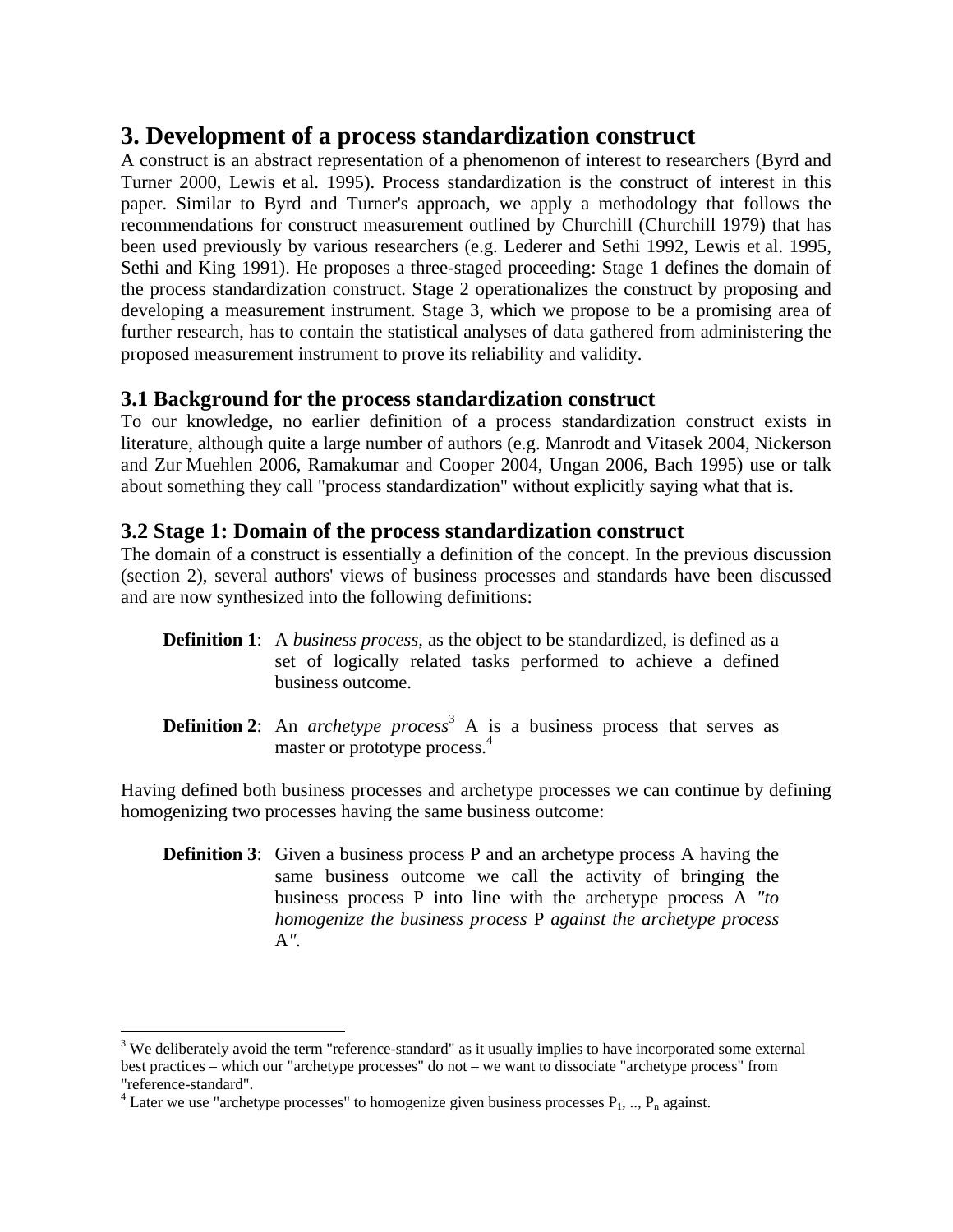Consequently *process homogenization* denotes the activity of homogenizing a process against an archetype process whilst a *homogenized process* constitutes a process that has been homogenized against an archetype process.

The next step towards the development of the process standardization construct is the definition of a standard process and process standardization:

**Definition 4**: A given business process P is called *standard process* if it fulfills the criteria imposed by the measurement instrument in the sense of section  $3.3^5$ .

Consequently *to standardize a process* means to homogenize it against a standard process. *Process standardization* analogously denotes the activity of standardizing a process. To homogenize or standardize several (i.e. more than two) processes the described proceeding has to be repeated iteratively.

Let us apply our terminology to two examples:

 $\overline{a}$ 

- 1. *A company that produces a single product or service at different locations, operating distinct production processes along the locations, wants to homogenize its business processes.* In our terminology, the company, first, has to either choose an archetype process among its distinct production processes along its different locations or to design a new archetype process. Second, the company has to homogenize its distinct processes against the chosen archetype process.
- 2. If in 1. the archetype process is chosen to be a standard process the example changes to an example for process standardization.



**Figure 1**: Standardization resp. homogenization against an archetype process

In summary, we can say that our understanding of process homogenization and process standardization constitutes a two step approach: First, processes can be homogenized against an archetype process. Then, to standardize processes, either an archetype process has to be

 $<sup>5</sup>$  In section 3.3 (Stage 2: Proposal of operationalization of the process standardization construct) we will develop</sup> the dimensions describing process standardization (Table 4).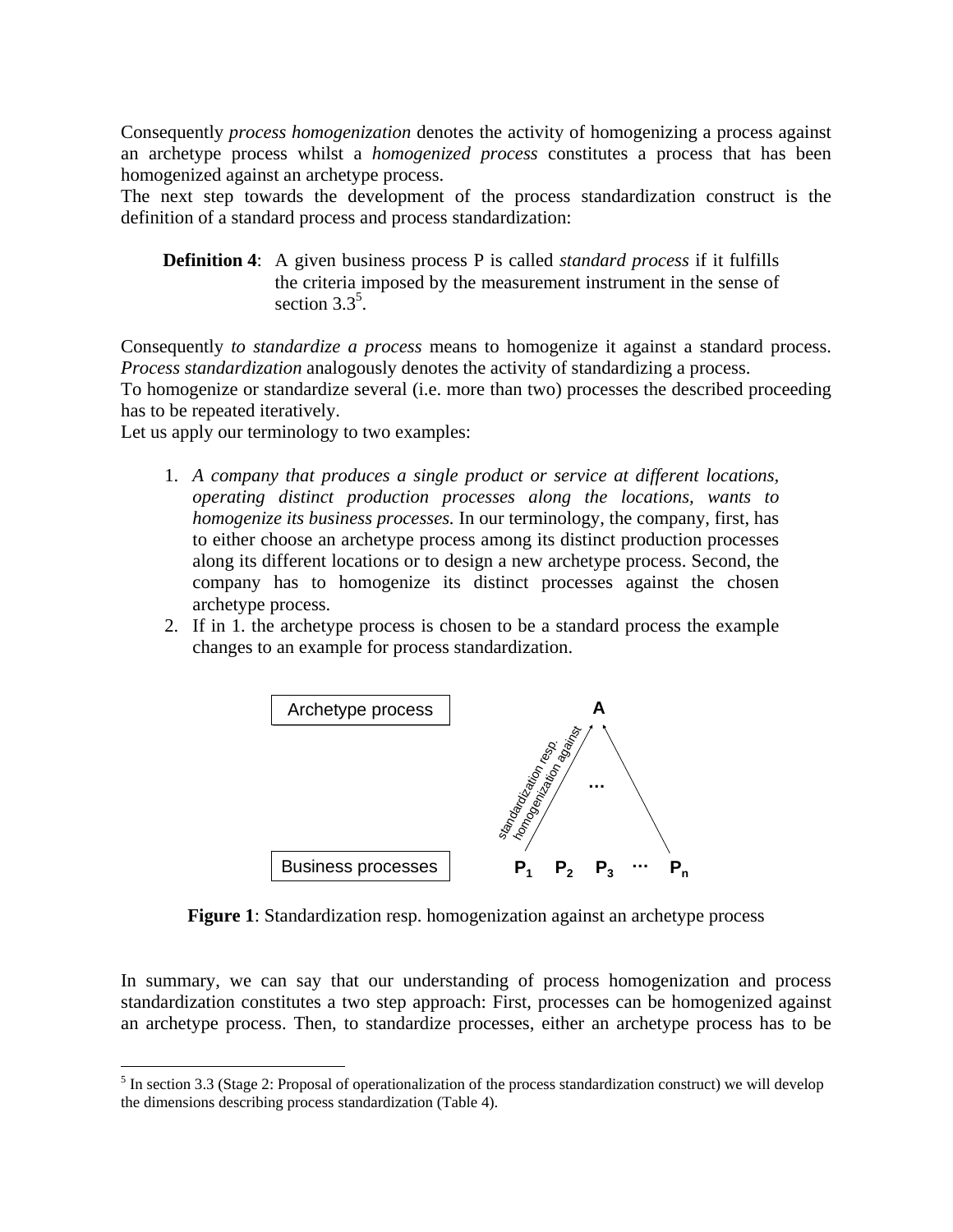enhanced to a standard process internally or a standard process has to be chosen externally to satisfy the criteria given in section 3.3. Homogenization against this standard process then standardizes the processes in focus. This distinction will also become clear in the case study below.

#### **3.3 Stage 2: Proposal of operationalization of the process standardization construct**

The objective of dimension creation as well as future item creation is to ensure content validity. Content validity is the representativeness or sampling adequacy of the construct domain (Lewis et al. 1995). To generate a representative sample of domains and items and achieve content validity, the proposed dimensions have been selected on a content analysis of the literature and the authors' experience.

The selected literature spanned both academic and professional journals and relevant books in IS as well as other disciplines. The literature was prescreened to determine the pieces that directly addressed the topic of process standardization. Articles and books were chosen for review if the terms "process standard" or "process standardization" were in the title or key word list.

| Dimension             | Description                                    | Reference             |
|-----------------------|------------------------------------------------|-----------------------|
| Document process      | Degree to which the business process in        | (Ungan 2006)          |
|                       | question is modeled and documented in          |                       |
|                       | written form.                                  |                       |
| Modularize process    | Modularity in product and process plays an     | (Swaminathan 2001)    |
|                       | important role in determining the              |                       |
|                       | effectiveness of standardization.              |                       |
|                       | Modularization means the activity of           | Authors               |
|                       | subdividing a process into meaningful and      |                       |
|                       | suggestive sub-processes and steps.            |                       |
|                       | What is meaningful and suggestive depends      |                       |
|                       | on the respective domain (company,             |                       |
|                       | industry etc.).                                |                       |
| Isolate specificities | Concentrate/fence specificities which only     | Ideas out of (Lee and |
|                       | reveal a low probability of being reused, i.e. | Tang 1997), authors   |
|                       | of being applicable to a lot of process        |                       |
|                       | instances, to the lowest number of process     |                       |
|                       | activities possible.                           |                       |
| Ensure process        | If available incorporate knowledge and         | (Ungan 2006), ideas   |
| excellence            | experience supposed to be "best practice" or   | out of (Vries 2006),  |
|                       | "best in class" into the process in focus.     | authors               |

The list, as given in Table 4, shows the dimensions, which, from the authors' perspective, describe process standardization.

**Table 4**: Dimensions describing process standardization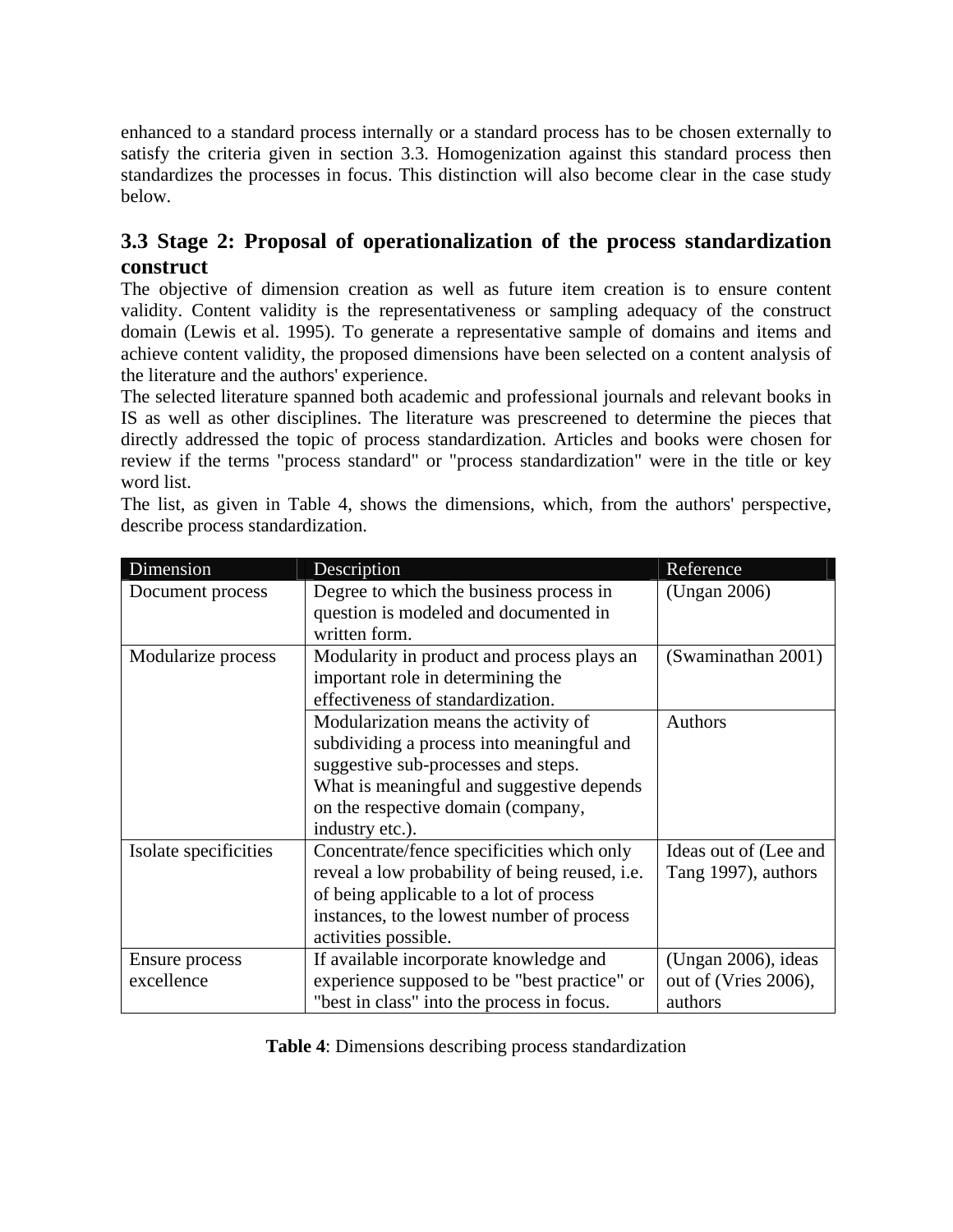The dimensions (as proposed in Table 4) prospectively have to be operationalized by a set of item measures. The measurement instrument to be realized in form of a questionnaire then employs each dimension operationalized by the respective item measures as response items. The dimensions as well as the initial item measures have to be seen as first proposals of how to operationalize the indicators. Please refer to section 5.2 for the next research steps to enhance the measurement instrument and finalize the construct.

## **4. Case study: Global process standardization**

To clarify our discussion and as a first step to evaluate the process standardization construct and its hypothesized value impact we use an in-depth case study (Manrodt and Vitasek 2004). According to Yin (Yin 2002), a case study is an effective strategy for exploring 'how' or 'why' questions. It allows direct observations of a phenomenon in its natural setting, thus promoting a profound, realistic understanding (Babbie 1983). While other methods would have compiled broad conceptual overviews or isolated quantitative facts, field research produced rich explanations and illustrative examples that generated great insight (Babbie 1983).

#### **4.1 Case study basics and case interviews**

The company selected for the case study is a Europe-based multinational services firm that will be called "*Dream*" for reasons of anonymity. One of the authors was involved in Dream's global process standardization activities which started in 2004 and are still ongoing. Consequently the case study at hand is based on a large number of workshops and interviews over a considerable amount of time conducted with a broad level of individuals at Dream ranging from senior management to line managers and experts.

#### **4.2 Company background**

Dream's conventional business model is to combine basic services to a package of services. These service packages are sold with one common price, i.e. the customer is not able to see the value/price of the packages' constituent services.

Dream's production, i.e. buying, packaging, pricing and distribution of services is located in different business units and even at different locations. Dream delivers three fundamentally different types of services to its customers, each of which is produced both in several business units and at different locations.

Before the global process standardization took place, Dream produced its service packages twice a year and kept them in stock until being sold.

In 2004 both Dream's production processes and supporting IT-systems are supposed to be outmoded and rather inflexible to market changes, since they have been incrementally enlarged and updated without substantial elaborated architectural redesign.

#### **4.3 Building the case for change**

In 2004 Dream's conventional business model was severely at risk from a redefinition of the conventional warehousing production logic towards a flexible and dynamic production logic. Instead of only packaging services twice a year and stock-keeping them, competitors started to package and price services real-time on customers' demands.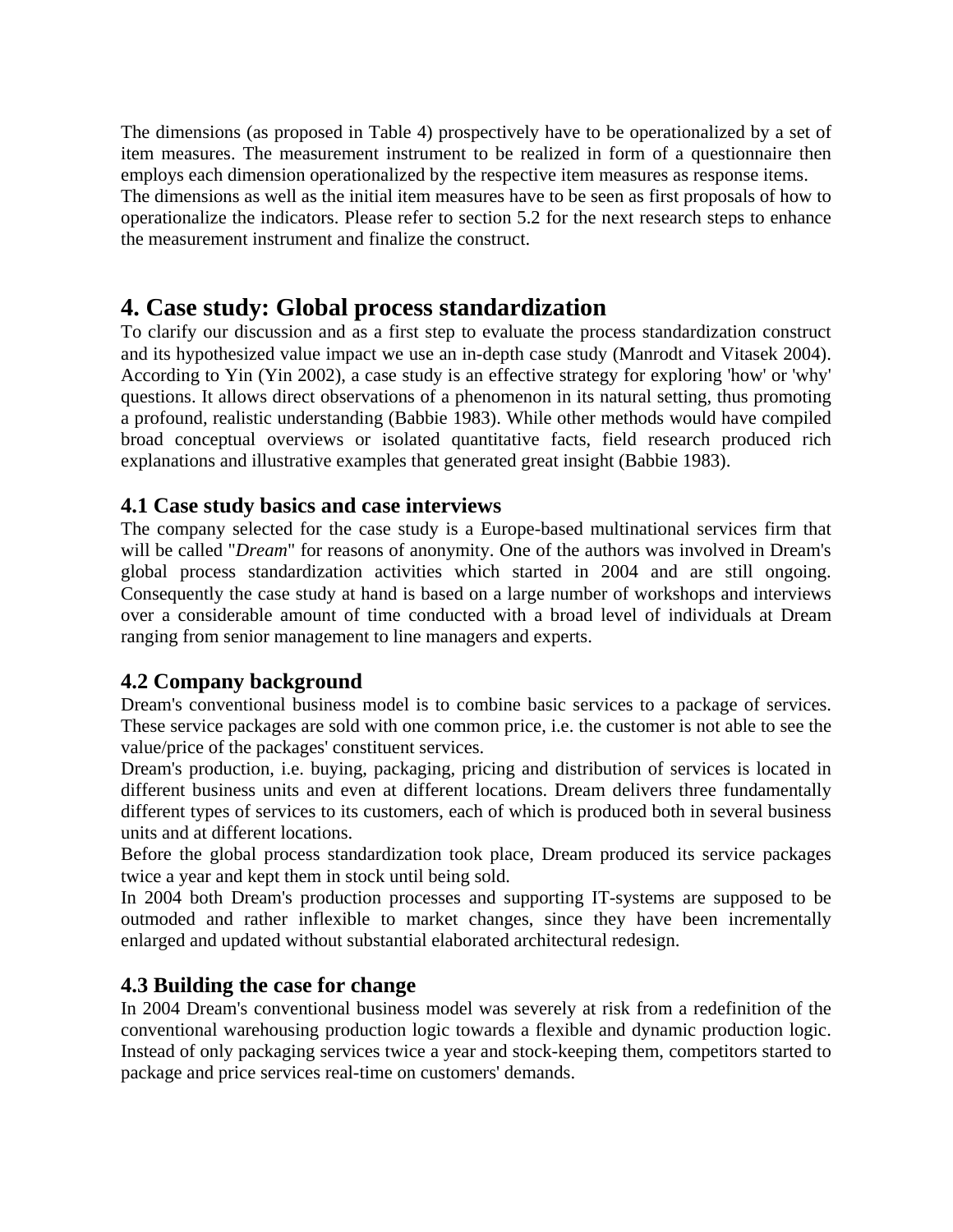Furthermore, at this point in time Dream had to face a significant price and margin pressure, since some competitors had much better cost positions due to leaner processes and the use of standard IT solutions.

In this situation the management of Dream decided to launch a companywide process standardization program. The program, firstly, aimed at internally decreasing the production cost of the conventional service packages by process homogenization and standardization to face the cost and margin pressure. Secondly, it aimed at orienting Dream towards a more flexible and dynamic production logic by designing new flexible production processes and homogenizing them with the conventional processes.

#### **4.4 Improving process performance by process standardization**

The goal of this first part of the global process standardization program was to decrease production cost in the area of conventional services. Thereby Dream intended to remain competitive in its core area of conventional service packages and to establish a stable starting position to deal with the flexible and dynamic market trends.

Instead of talking about all the production processes<sup>6</sup> in the following we concentrate on one production process P representatively (out of the set of production processes). The production process we focus on is performed slightly different along Dream's business units, locations and three service types. Hence, the production process existed in different variants, which we call  $P_1, \ldots, P_n$ .

Since Dream's goal was not to only homogenize its production process P but to even standardize it, the first step was to come up with a suitable standard process S (compare Definition 4) against which to homogenize the variants  $P_1, ..., P_n$  (compare Definition 3).

To compile the needed standard process S Dream applied the following four-step-approach (compare Figure 2 below):

- 1. Document the production process P's variants  $P_1, \ldots, P_n$ .
- 2. Synthesis of the documented process variants  $P_1, \ldots, P_n$  defining an archetype process A.
- 3. Enhancing the archetype process A to a standard process S along the dimensions given in section 3.3 (Table 4).
- 4. Homogenize the variants  $P_1, \ldots, P_n$  against the standard process S.

Ad 1: In the first step Dream meticulously documented the production process variants  $P_1, \ldots, P_k$  $P_n$  at hand along the business process dimensions given in section 2.1 (Table 2). A professional business process modeling tool<sup>7</sup> was used to consistently link entities to resources to activities to workflows.

**Ad 2:** In the second step Dream accurately analyzed the documented variants and synthesized the slightly different workflows and activities into one consolidated archetype process A. The

 $\overline{a}$ 

<sup>6</sup> Dream structured its production along 10 production processes.

<sup>&</sup>lt;sup>7</sup> ARIS business process modelling software developed by IDS Scheer. For the underlying logic compare the article (Scheer 1996).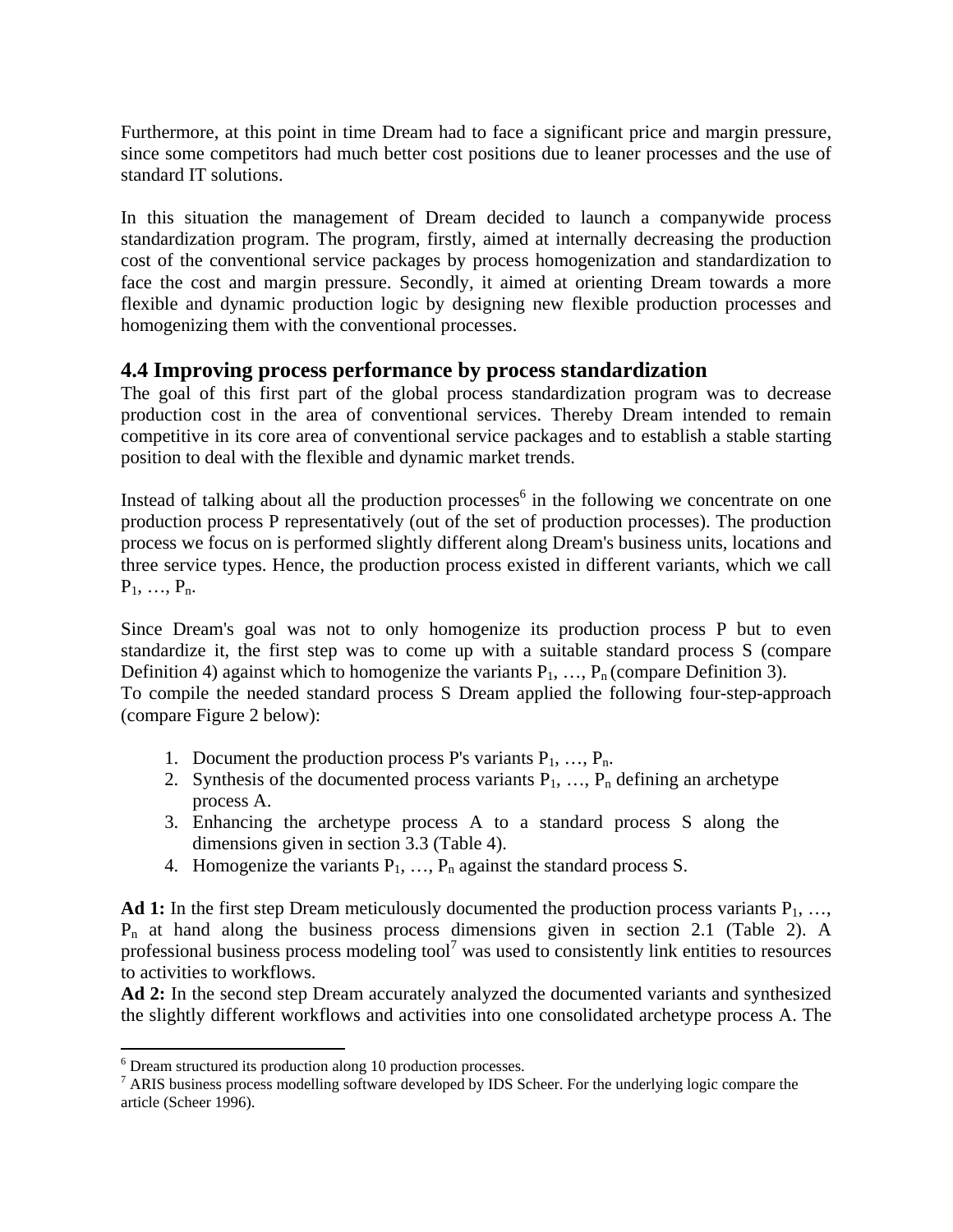synthesis into the archetype process A was done such that content wise each variant  $P_1, ..., P_n$ could be regained out of A, i.e. the archetype process A could be seen as the lowest common denominator of the process variants.

**Ad 3:** Now that the archetype process A was available, the goal of the third step was to enhance the archetype process A to a standard process S along the dimensions given in section 3.3 (Table 4):

The first activity necessary to enhance the process A to a standard process S had already been done in step one of Dream's approach, where Dream concisely *documented* all variants of the production process in focus. Only the precise documentation of the processes and the linkages between workflows, activities, resources and entities allowed the systematic overview and indepth understanding of Dream's conventional process and its variants which – from the authors' perspective – is an indispensable prerequisite to realize the following dimensions given in section 3.3 (Table 4).

The second activity necessary to standardize a process is to meaningfully and suggestively subdivide respectively *modularize* the process. In Dream's situation it turned out that the process had not been modularized in accordance with Dream's business logic. For example, thinking of the production process in focus to be the pricing process, Dream was used to price its service packages after the actual packaging of services. Several employees reported how difficult it is to price the service packages after having packaged them and how easy it would be to price each service before being packaged and then obtain the service package price as the sum of the prices of the constituting services. Consequently Dream modularized its pricing process along the constituting services. Several similar examples were found and let Dream modularize many processes according to their business logic.

The next activity Dream undertook to further enhance the process A towards a standard process S was the *isolation of production process specificities*, i.e. to dramatically decrease the number of steps which presumably cannot be directly taken over by process variants  $P_1, ..., P_n$ while being homogenized against A respectively S. This strategy called for redesigning the process such that the stages of the process A in which a common and shareable process was used were prolonged. Again, thinking of the process in focus to be the pricing process, this meant, for example, to isolate pricing specificities founded by Dream's three service types, in as few activities as possible, instead of having them distributed all over the process.

In the fourth activity towards process standardization Dream then incorporated externally available *business process excellence* into the archetype process A. Firstly, a wholly-owned subsidiary of Dream was selling similar products (service packages) but in a lower-budget area. This subsidiary was known industry wide for its lean and effective production processes. Hence, Dream could comfortably learn from its subsidiary's process advantages and incorporate them into its own process. Secondly, in the middle of 2004, Dream started cooperating with a standard software provider to support its production processes. Besides Dream a considerably large number of both competitors and suppliers already used the same standard software. Thus, the processes implemented in the standard software – at least to some extent – proved "excellent" with regard to the large user group and, for example, promised to improve Dream's core activities as well as the collaboration between Dream and its suppliers.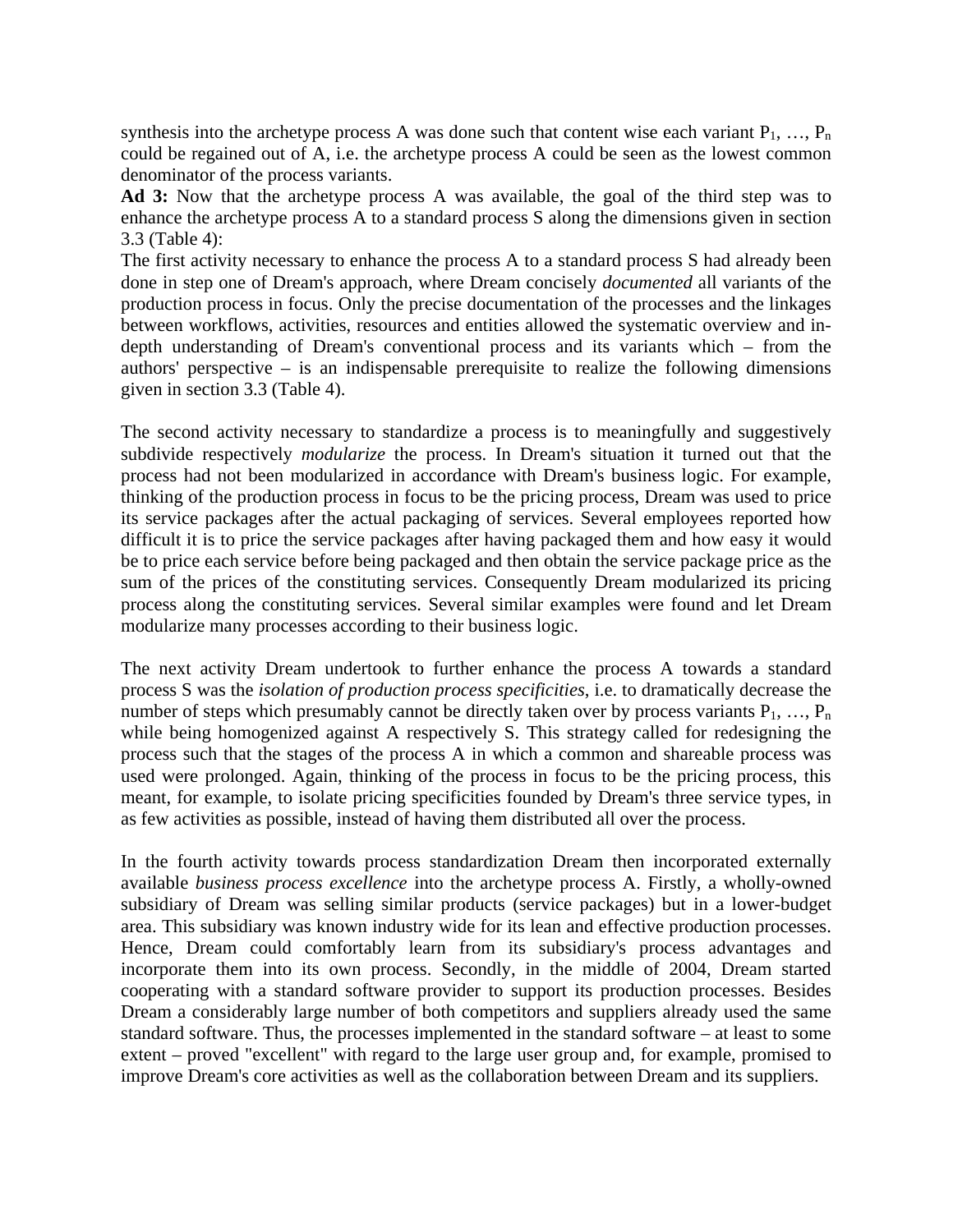In summary – along these four activities – Dream enhanced the archetype process A to a standard process S implementing the dimensions given in section 3.3 (Table 4).

**Ad 4:** Finally, in the fourth step of its four-step-approach given above, Dream could then homogenize the variants  $P_1, \ldots, P_n$  against the standard process S and thereby standardize the processes  $P_1, \ldots, P_n$ .

If Dream had skipped the third step (enhancement to a standard process) and had directly performed step four after step two, Dream would only have homogenized but not standardized its production process. As a result Dream would in fact have reduced the number of process variants but not have benefited from the achievable process excellence.



**Figure 2**: Approach to standardize production process

The described four-step-approach allowed Dream to standardize its production process. Table 5 summarizes the main improvements achieved by this standardization effort.

#### **4.5 Orienting Dream towards a more flexible and dynamic production logic**

Drawing on the stabilized and now in its production costs improved production processes, the goal of this part of the standardization program was to prepare Dream to successfully act in the more flexible and dynamic market. Therefore a new production logic had to be designed and to be aligned with the conventional production logic.

Key of this part of the program was the design of new production processes for the flexible and dynamic business – in contrast to the former conventional business logic. The fact that the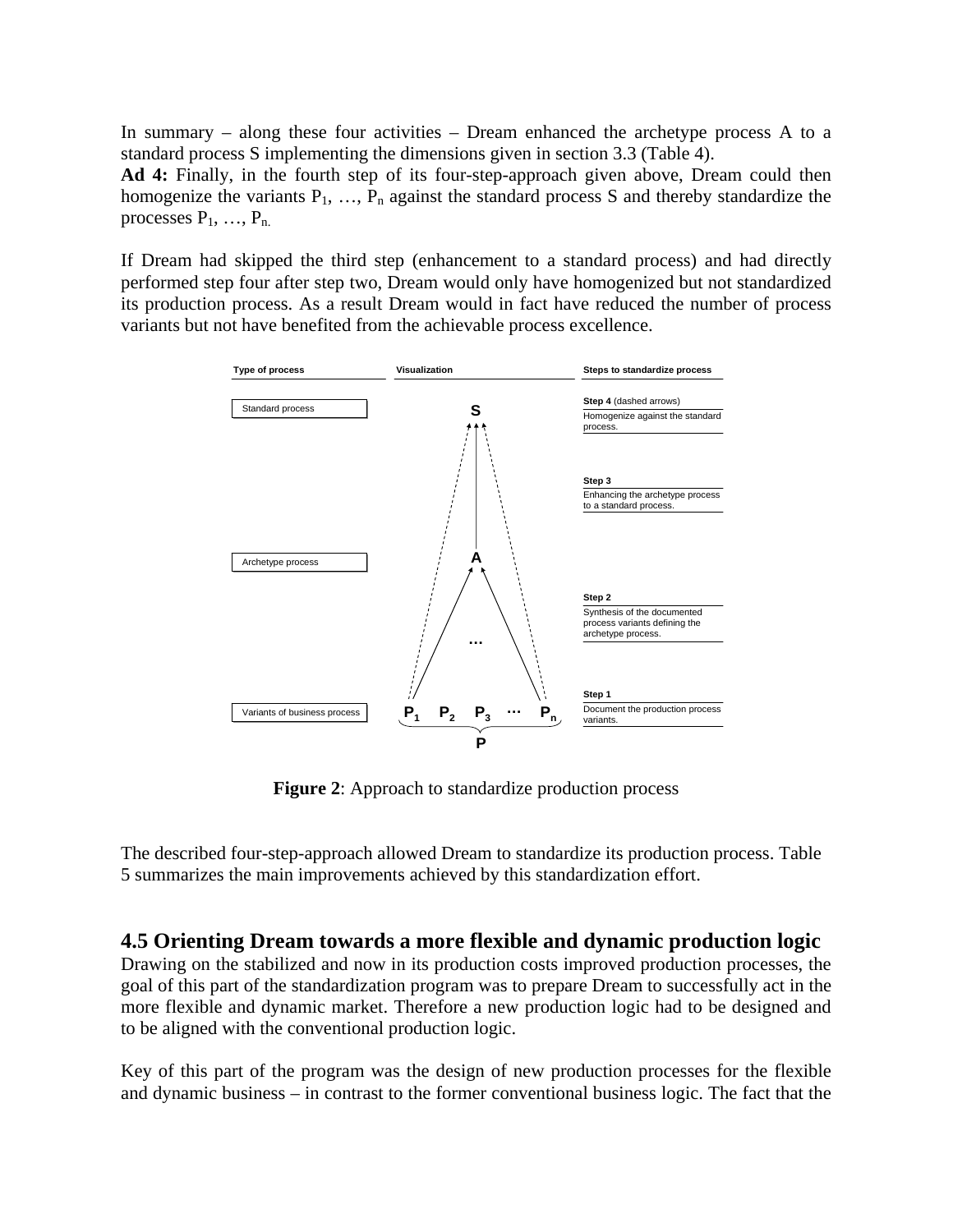processes for the conventional business model have already been standardized before, simplified the design of the new production processes tremendously. Dream was able to use to a large extent pieces of the conventional production processes to design the new flexible production processes. If the conventional production processes had not been standardized before, particularly if they had not been specifically modularized, had not incorporated externally available excellence and had not been precisely documented, then Dream would not have been able to extensively draw on the conventional production processes to design the new production processes.

| Improvement area  | Result                                                       |
|-------------------|--------------------------------------------------------------|
| Reduced time      | Production processes were faster after standardization, e.g. |
|                   | the processing time of services and the time to market of    |
|                   | new services and service packages dramatically decreased.    |
| Reduced costs     | Production process standardization allowed production cost   |
|                   | reduction of around 20%.                                     |
| Improved quality  | Having standardized processes along formerly differently     |
|                   | producing business units, locations and service types        |
|                   | improved the overall service package quality. The number of  |
|                   | production mistakes could be reduced significantly.          |
| Improved customer | Standardization of e.g. pricing processes introduced         |
| satisfaction      | formerly missing price consistency for comparable service    |
|                   | packages. After standardization customers could rely on      |
|                   | finding comparable prices for comparable service packages,   |
|                   | what was not the case beforehand.                            |

**Table 5**: Improvements resulting from the process standardization effort

To sum it up, as shown in Table 6, the standardization of its conventional production processes allowed Dream to quickly and flexibly react to changing markets and trends opposed by competitors' behavior.

| Improvement area      | Result                                                       |
|-----------------------|--------------------------------------------------------------|
| Increased flexibility | Modularization of conventional business processes allowed    |
|                       | to easily and quickly design a new flexible production model |
|                       | (by just picking process parts necessary for a flexible)     |
|                       | model). The ability to react to market changes and trends    |
|                       | opposed by competitors' behavior enhanced significantly.     |

**Table 6**: Additional improvements resulting from the process standardization effort

#### **4.6 Case summary and outlook**

With the help of the described process standardization effort, Dream achieved two very important goals: Firstly, Dream successfully decreased its production cost and time while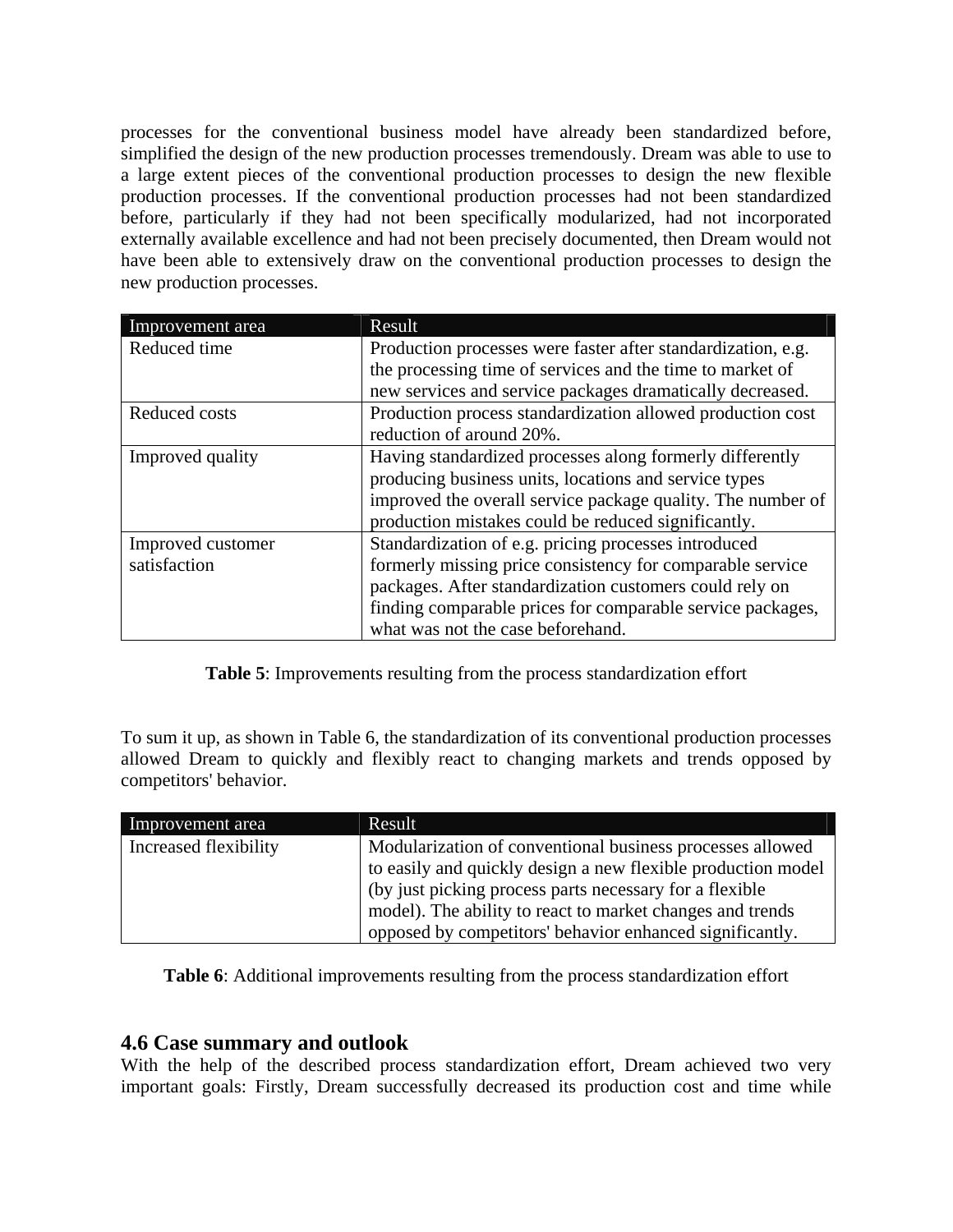increasing quality of service packages and customer satisfaction in the conventional business model. Secondly, having standardized the production processes in the conventional business model, Dream was able to quickly and flexibly react to changing markets and trends opposed by competitors' behavior by mainly recombining the conventional production processes. Theoretically speaking, one can say that – according to the logic proposed in section  $3.2$  – Dream has, firstly, synthesized an archetype process out of the process variants available, to then, secondly, enhance this archetype process to a standard process.

Comparing the actual results Dream achieved with its process standardization effort to the value propositions suggested in section 2.3 (Table 3), one finds that this case covers quite a broad range of standardization effects and indicates that the qualification of the dimensions given in section 3.3 (Table 4) above might indeed be sufficiently relevant to pursue further research.

# **5. Conclusions**

#### **5.1 Summary**

This paper has taken a first step towards a systematic understanding of the role and value impact of business process standardization consisting of the dimensions summarized in Table 4 and challenged by using a case study.

The review of literature as well as the definitions given propose a coherent, theoretical foundation for further research on the role of process standardization for both, business value and other types of standards.

#### **5.2 Limitations and Further Research**

As argued by Byrd and Turner (Byrd and Turner 2000), a single study in any area is only one piece of a puzzle to unlock the knowledge contained in that area. The construct proposed here can only be seen as a possible building block in the process to develop and deploy a measure of business process standardization. We thus plan to conduct some more case studies to then do a quantitative survey on business process standardization. First results from another survey by one of the authors suggest an interesting interplay between data standards, process standards, and process performance that needs to be scrutinized using a better measurement concept for process standardization. Therefore, we see a need to critically test the meaningfulness and the completeness of the dimensions proposed in section 3.3 and, based on this, do pilot surveys prior to the actual survey. Performing the procedure developed by Lawshe (Lawshe 1975) and enhanced by Lewis et al. (Lewis et al. 1995) can then give a preliminary proof of the construct validity. As part of this, multiple studies, especially aimed at further assuring the validity and reliability of the instrument, will lead to refinements and increased generalizability. In this process, specific industries could be targeted for in-depth analysis of the instrument.

In addition, the measurement instrument should be used in a longitudinal study to determine how the degree of process standardization changes over time. Hence, we will revisit the case study company to continue the observation of the ongoing business process standardization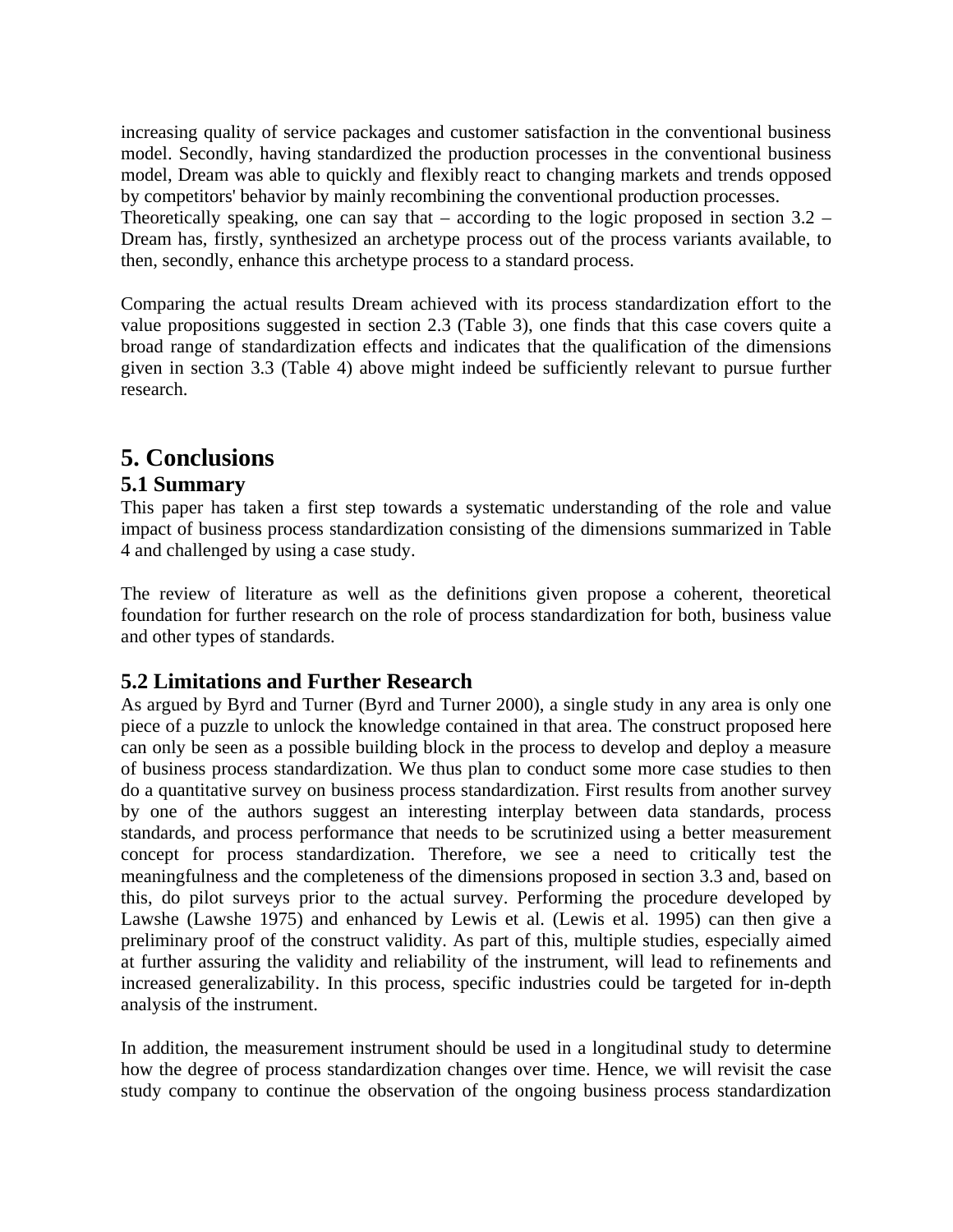effort, which will allow an ex-ante and ex-post comparison. Also, extending the analysis of the impact of process standardization on outsourcing success by Wüllenweber et al. (Wüllenweber et al. 2008), the authors plan to revisit Dream as the firm has recently decided to sell its internal IT-provider to an Indian IT-solution provider. In the long run, we hope to link business process standardization research to IT business value research.

## *References*

- Babbie 1983. Babbie, E. The Practice of Social Research. Wadsworth Publishing, Belmont, 3rd edition, 1983.
- Bach 1995. Bach, C. The standards process: evolution or revolution? StandardView, 3(1):29– 32, 1995.
- Byrd and Turner 2000. Byrd, T. A. and Turner, D. E. Measuring the flexibility of information technology infrastructure: Exploratory analysis of a construct. Journal of Management Information Systems, 17(1):167–208, 2000.

Cargill 2001. Cargill, C. F. Why are we doing this? Computer, 34(10):116–117, 2001.

- Churchill 1979. Churchill, G. A. A paradigm for developing better measures of marketing constructs. Journal of Marketing Research, 16(1):64–73, 1979.
- Davenport 1993. Davenport, T. H. Process innovation: reengineering work through information technology. Harvard Business School Press, Boston, MA, USA, 1993.
- Davenport 2005. Davenport, T. H. The coming commoditization of processes. Harvard Business Review, June:100–108, 2005.
- Davenport and Short 1990. Davenport, T. H. and Short, J. E. The new industrial engineering: information technology and business process redesign. Sloan Management Review, 31(4):11–27, 1990.
- David 1985. David, P. A. Clio and the Economics of QWERTY. American Economic Review, 75(2):332–337, 1985.
- Eckhardt et al. 2007. Eckhardt, A., König, W., and Weitzel, T. Recruiting Trends 2008 European Union - An empirical survey with the top 1.000-enterprises in the EU. Chair of Business Administration, esp. Information Management, University of Frankfurt, 2007.
- Farrell and Saloner 1985. Farrell, J. and Saloner, G. Standardization, compatibility, and innovation. RAND Journal of Economics, 16(1):70–83, 1985.
- Fomin and Lyytinen 2000. Fomin, V. and Lyytinen, K. How to distribute a cake before cutting it into pieces: Alice in Wonderland or radio engineers' gang in the Nordic countries? IGI Publishing, Hershey, PA, USA, 2000.
- Hadfield 2007. Hadfield, W. BP to save £600m in global IT process standardisation. Computer Weekly, page 5, 2007.
- Hesser et al. 2006. Hesser, W., Vries, H. d., and Feilzer, A. Standardization in companies and markets. Helmut Schmidt University Germany, Erasmus University of Rotterdam Netherlands, 1st edition, 2006.
- ISO 1996. ISO, T. ISO/IEC Guide 2 "Standardization and related activities General vocabulary". International Organisation for Standardization / International Electrotechnical Commission, Geneva, 7th edition, 1996.
- Jang and Lee 1998. Jang, Y. and Lee, J. Factors influencing the success of management consulting projects. International Journal of Project Management, 16, 1998.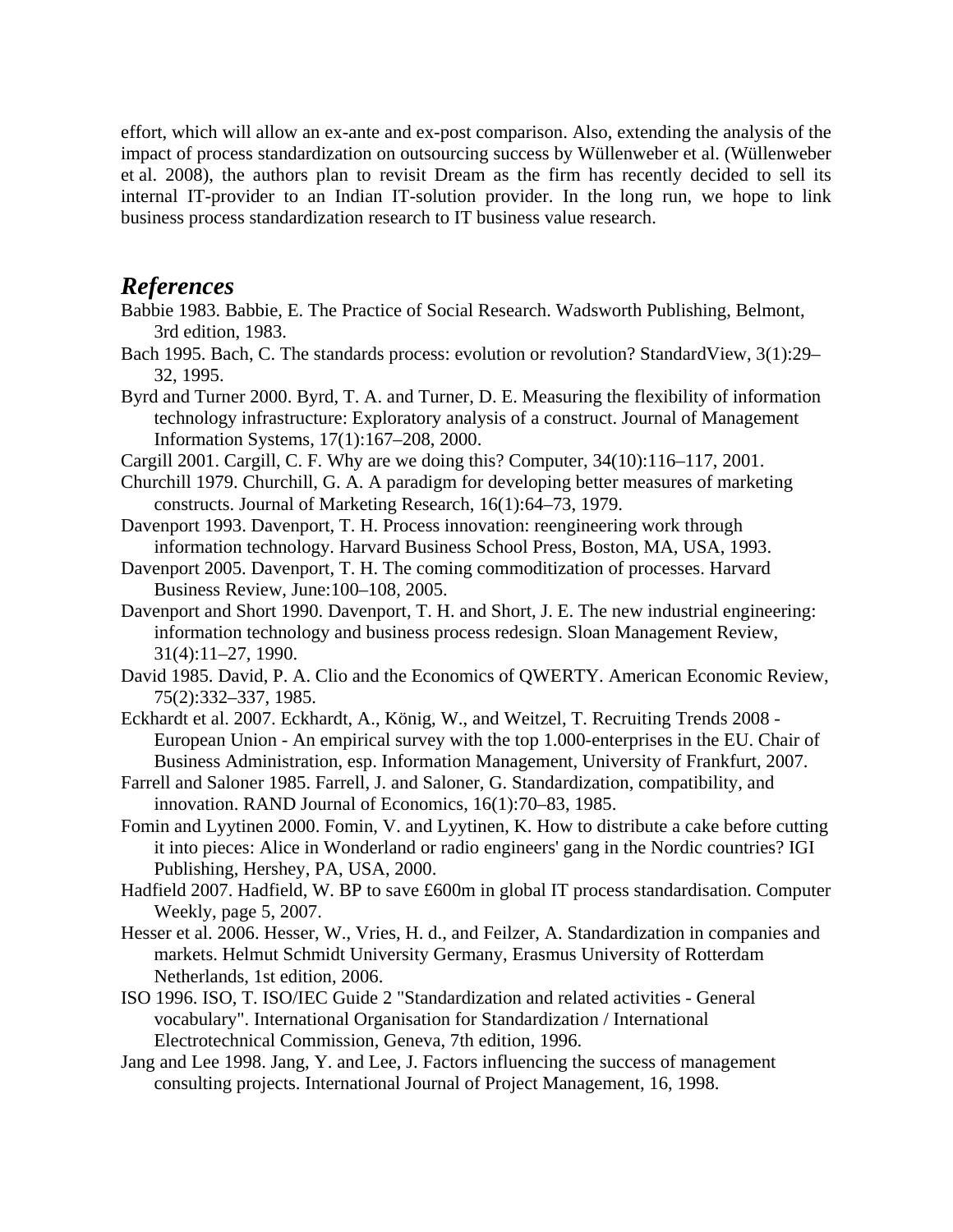- Katz and Shapiro 1985. Katz, M. L. and Shapiro, C. Network externalities, competition, and compatibility. The American Economic Review, 75(3):424–440, 1985.
- Lawshe 1975. Lawshe, C. H. A quantitative approach to content validity. Personnel Psychology, 28:563–575, 1975.
- Lederer and Sethi 1992. Lederer, A. L. and Sethi, V. Root causes of strategic information systems planning implementation problems. Journal of Management Information Systems, 9(1):25–45, 1992.
- Lee and Tang 1997. Lee, H. L. and Tang, C. S. Modelling the costs and benefits of delayed product differentiation. Management Science, 43(1):40–53, 1997.
- Lee et al. 2004. Lee, O.-K. D., Lim, K. H., and Wei, K. K. The roles of information technology in organizational capability building: an IT capability perspective. In DeGross, J. I., Kirsch, L. J., and Agarwal, R., editors, Proceedings of the 25th International Conference on Information Systems (ICIS), pages 645–656, Washington, D.C., USA, 2004.
- Lewis et al. 1995. Lewis, B. R., Snyder, C. A., and Rainer, R. K. J. An empirical assessment of the information resource management construct. Journal of Management Information Systems, 12(1):199–223, 1995.
- Lyytinen and King 2006. Lyytinen, K. and King, J. L. Standard making: a critical research frontier for information systems research. MIS Quarterly, pages 405–411, 2006.
- Manrodt and Vitasek 2004. Manrodt, K. B. and Vitasek, K. Global process standardization: a case study. Journal of Business Logistics, 25(1):1–23, 2004.
- Melville et al. 2004. Melville, N., Kraemer, K., and Gurbaxani, V. Review: information technology and organizational performance: an integrative model of IT business value. MIS Quarterly, 28(2):283–322, 2004.
- Nickerson and Zur Muehlen 2006. Nickerson, J. V. and Zur Muehlen, M. The ecology of standards processes: insights from internet standard making. MIS Quarterly, 30:467–488, 2006.
- Ramakumar and Cooper 2004. Ramakumar, A. and Cooper, B. Process standardization proves profitable. Quality, 43(2):42–45, 2004.
- Ray et al. 2004. Ray, G., Barney, J. B., and Muhanna, W. A. Capabilities, business processes, and competitive advantage: choosing the dependent variable in empirical tests of the resource-based view. Strategic Management Journal, 25(1):23–37, 2004.
- Sambamurthy and Zmud 1997. Sambamurthy, V. and Zmud, R. W. At the heart of success: Organizationwide management competencies. In Sauer, C. and Yetton, P., editors, Steps to the Future: Fresh Thinking on the Management of IT-based Organizational Transformation, pages 143–163. Jossey-Bass Publishers, San Francisco, 1997.
- Scheer 1996. Scheer, A. ARIS-House of Business Engineering. IWI Hefte, 133, 1996.
- Sethi and King 1991. Sethi, V. and King, W. R. Construct measurement in information systems research: An illustration in strategic systems. Decision Sciences, 22(3):455–472, 1991.
- Swaminathan 2001. Swaminathan, J. M. Enabling customization using standardized operations. California Management Review, 43(3):125–135, 2001.
- Tanenbaum 2007. Tanenbaum, A. S. http://c2.com/cgi/wiki?SoManyToChooseFrom (visited 11/29/2007), 2007.